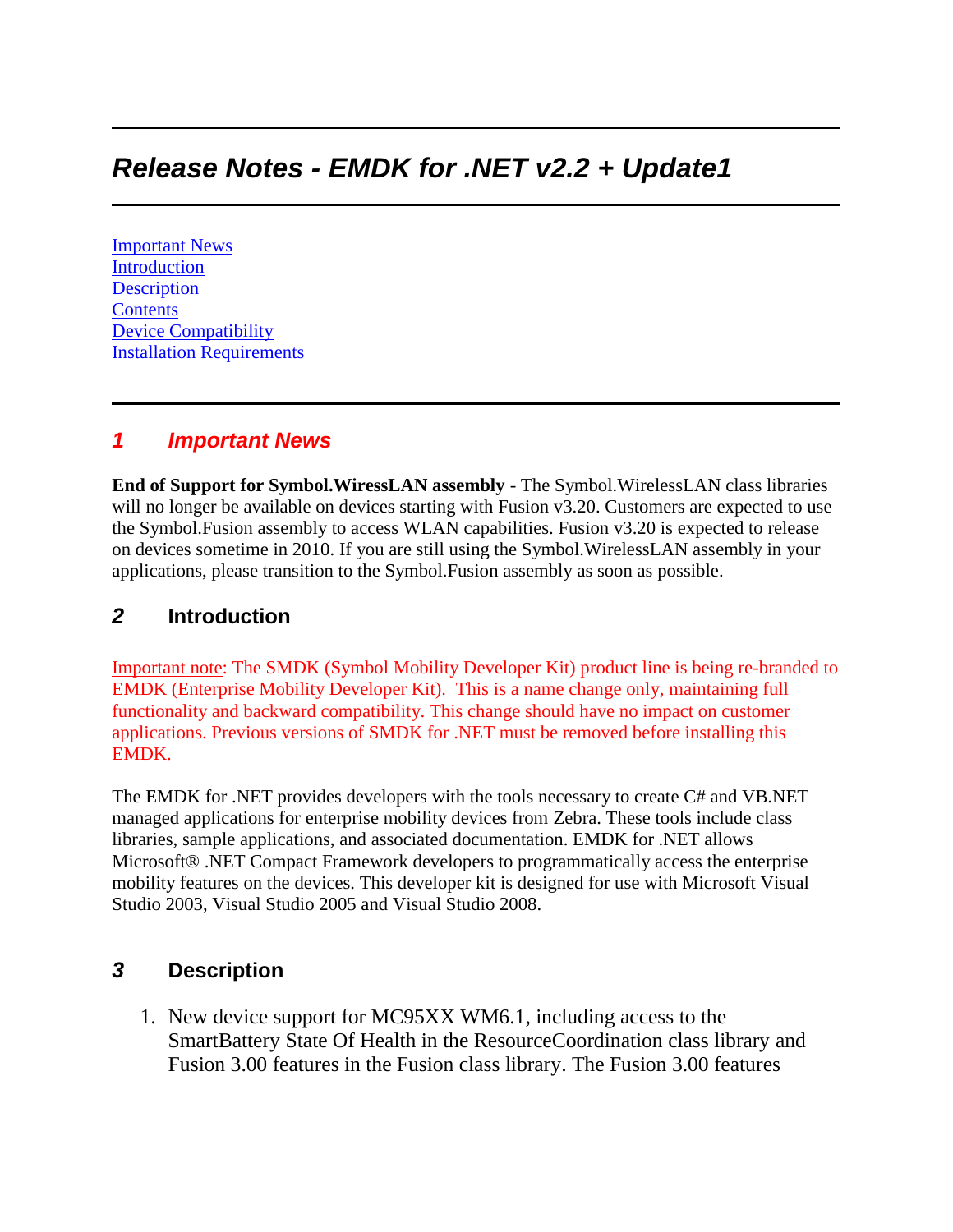include secondary IP gateway, getting/setting the IPv6 management state and resetting the IPv6 interface.

- 2. The RS507 ring scanner is now approved for use with MC3090, MC55, MC70, MC75, MC9090, VC5090, VC6090 as well as the previously supported WT4090.
- 3. New device support for MT2000 CE5.0 including a new class library for MT2000 specific features. The WPAN class library is not supported on MT2000.
- 4. New device support for XR400 CE5.0 (LLRP enabled) including the new RFID3 class library. RFID3 is validated for development on Windows XP only.
- 5. New device support for MK4000 CE5.0.
- 6. Rollup of previously released v2.1 update.
- 7. Updated Fusion class library to include new features such as:
	- Exporting/importing WLAN options
	- Exporting/importing WLAN profiles
	- Overriding/resetting WLAN user credentials
	- Getting NDIS information
	- Getting the connection status of the adapter
	- Controlling the access to the Fusion database
	- Importing PAC from a manually provisioned file
	- Getting/setting the PAC options such as auto provisioning  $&$  auto refreshing
- 8. Updated WPAN class library to include new features such as:
	- ClassOfDevice property in the RemoteDevice class to obtain the device class information
	- QueryClassofDevice property in the RemoteDevices class to filter a particular class of device during the discovery process
- 9. Updated MagStripe class library to include support for the '+' start sentinel in track3.
- 10.Updated Barcode class library to include the following new features:
	- DeviceType property in Barcode.Device class to provide information such as ScannerType (Imager, Camera or Laser) and TransportType (Internal, SSI and Bluetooth)
	- InterfaceParameters property in Barcode.Reader class to access parameters such as SSISpecific (BTDisconnectOnExit, ConnectionIdleTimeout) and CamScanSpecific (EnableSettingTime, LowPowerTime). The InterfaceParameters property can be accessed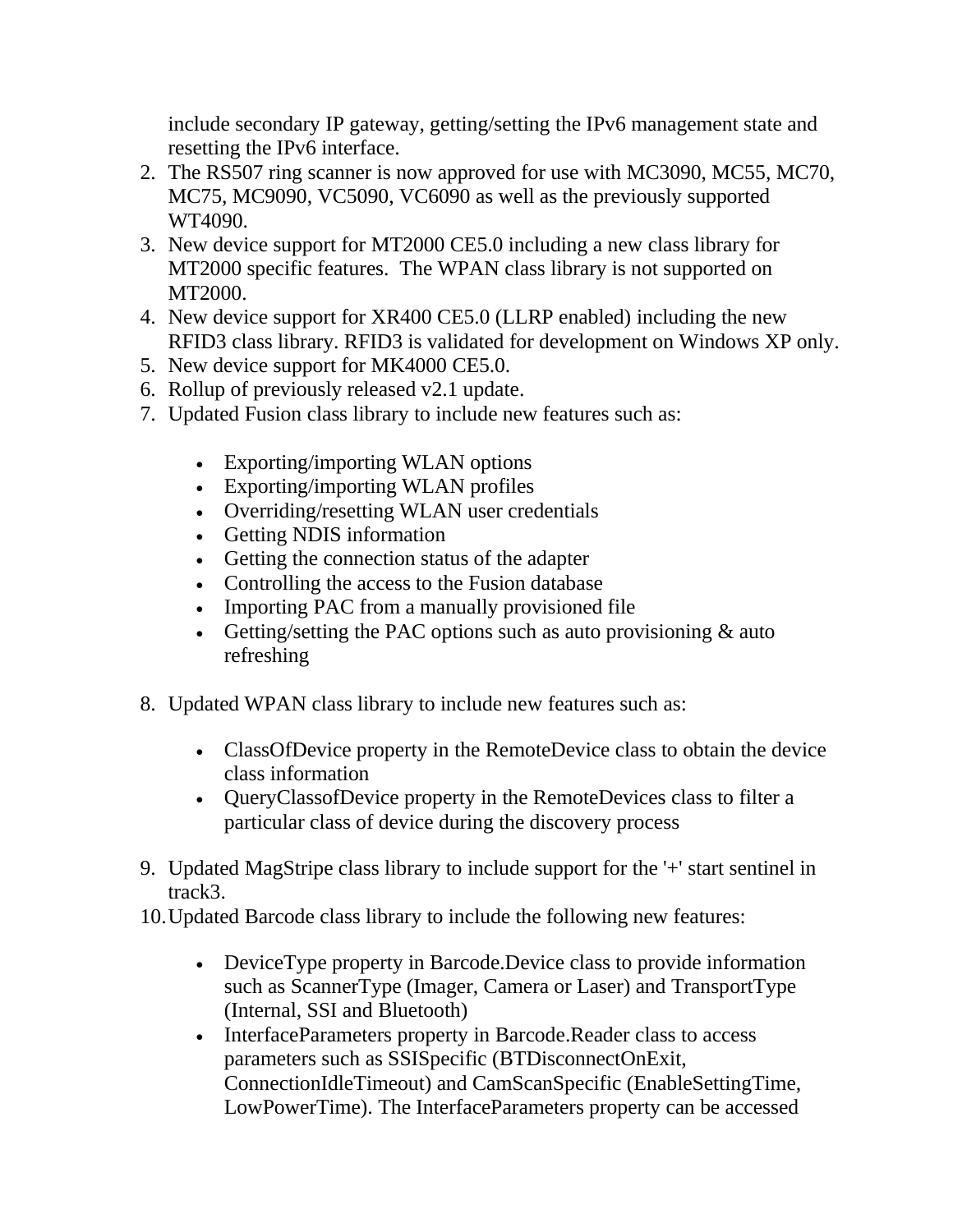before enabling the scanner also, but this is supported only for Bluetooth scanners such as RS507.

Update1 provides the following features and new support:

- 1. New device support for MC3100 CE6.0 and WM6.1
- 2. New device support for FX7400 RFID reader
- 3. Updated print samples to use SymbolFont instead of Microsoft font class for printing text. Using the SymbolFont class allows changing the font families and font sizes.
- 4. Updated power samples to use native event handling instead of the managed AutoResetEvent class. The managed AutoResetEvent class failed to raise events under all circumstances.
- 5. Updated all scan samples to attach the ReadNotify handler only during activation and deactivation of the form. In the previous versions, this handler was unnecessarily attached after every read operation.
- 6. Updated imager samples to enable over-writing the previously saved images. In the previous versions, an attempt to over-write a previously saved image file would cause an exception.

# *4* **Contents**

1. EMDK-M-020205.exe

# *5* **Device Compatibility**

This software release has been approved for use with the following devices.

| Device        | Win CE<br>5.0 | Win CE<br>6.0 | Win Mobile<br>5.0 | Win<br>Mobile $6x$ |
|---------------|---------------|---------------|-------------------|--------------------|
| <b>FX7400</b> | $\ast$        |               |                   |                    |
| <b>MC1000</b> | $\ast$        |               |                   |                    |
| <b>MC17</b>   | $\ast$        |               |                   |                    |
| <b>MC3000</b> | $\ast$        |               |                   | $\ast$             |
| <b>MC3100</b> |               | $\ast$        |                   | $\ast$             |
| <b>MC55</b>   |               |               |                   | $\ast$             |
| <b>MC70</b>   |               |               | $\ast$            | $\ast$             |
| <b>MC75</b>   |               |               |                   | $\ast$             |
| <b>MC9000</b> | $\ast$        |               | $\ast$            |                    |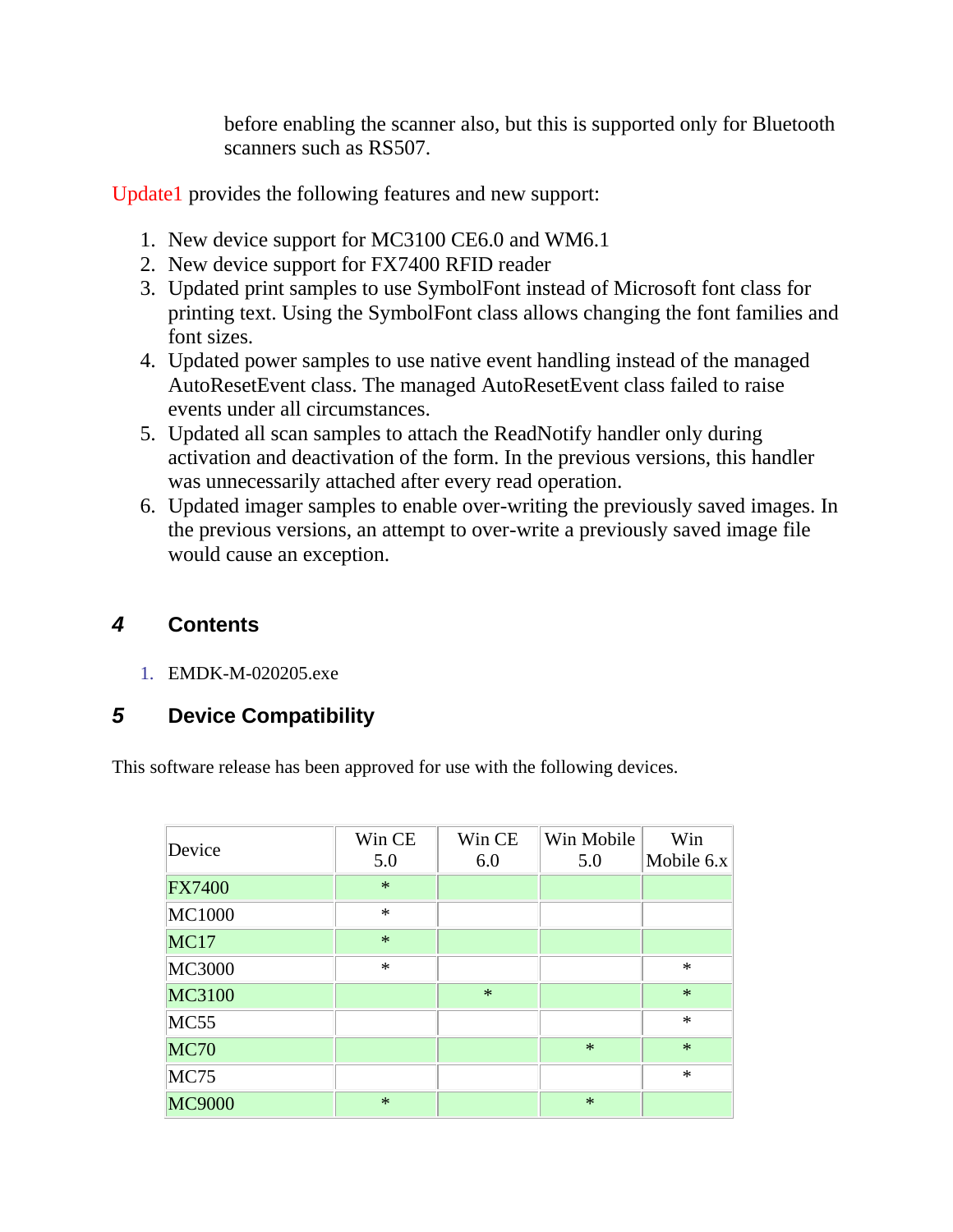| MC9090        | $\ast$ | $\ast$ | $\ast$ |
|---------------|--------|--------|--------|
| MC9090 RFID   |        | $\ast$ |        |
| <b>MC9500</b> |        |        | $\ast$ |
| <b>MK500</b>  | $\ast$ |        |        |
| <b>MK4000</b> | $\ast$ |        |        |
| <b>MT2000</b> | $\ast$ |        |        |
| <b>RD5000</b> | $\ast$ |        |        |
| <b>VC5090</b> | $\ast$ |        |        |
| VC6090        |        |        | $\ast$ |
| <b>WT4000</b> | $\ast$ |        |        |
| XR400 Series  | $\ast$ |        |        |

\* Supported device

# *6* **Installation Requirements**

### **Development PC**

Install Requirements for Visual Studio.NET 2003:

- Microsoft $\circledR$  Windows XP (32-bit)
- Microsoft® Visual Studio.NET 2003 \*
- [Microsoft® Visual Studio .NET 2003 Add-on Pack](http://www.microsoft.com/downloads/details.aspx?FamilyID=7ec99ca6-2095-4086-b0cc-7c6c39b28762&DisplayLang=en)
- Microsoft ActiveSync 4.1 or higher

Install Requirements for Visual Studio 2005:

- Microsoft® Windows XP (32-bit) or Microsoft® Windows Vista (32bit)
- Microsoft® Visual Studio 2005 \*
- [Microsoft® Windows Mobile 5.0 SDK for PocketPC](http://www.microsoft.com/downloads/details.aspx?FamilyID=83A52AF2-F524-4EC5-9155-717CBE5D25ED&displaylang=en)
- Microsoft ActiveSync 4.1 or higher (only for Windows XP, Vista has its own Mobile Device Center)

Install Requirements for Visual Studio 2008:

- Microsoft® Windows XP (32-bit) or Microsoft® Windows Vista (32 bit)
- Microsoft® Visual Studio 2008 \*